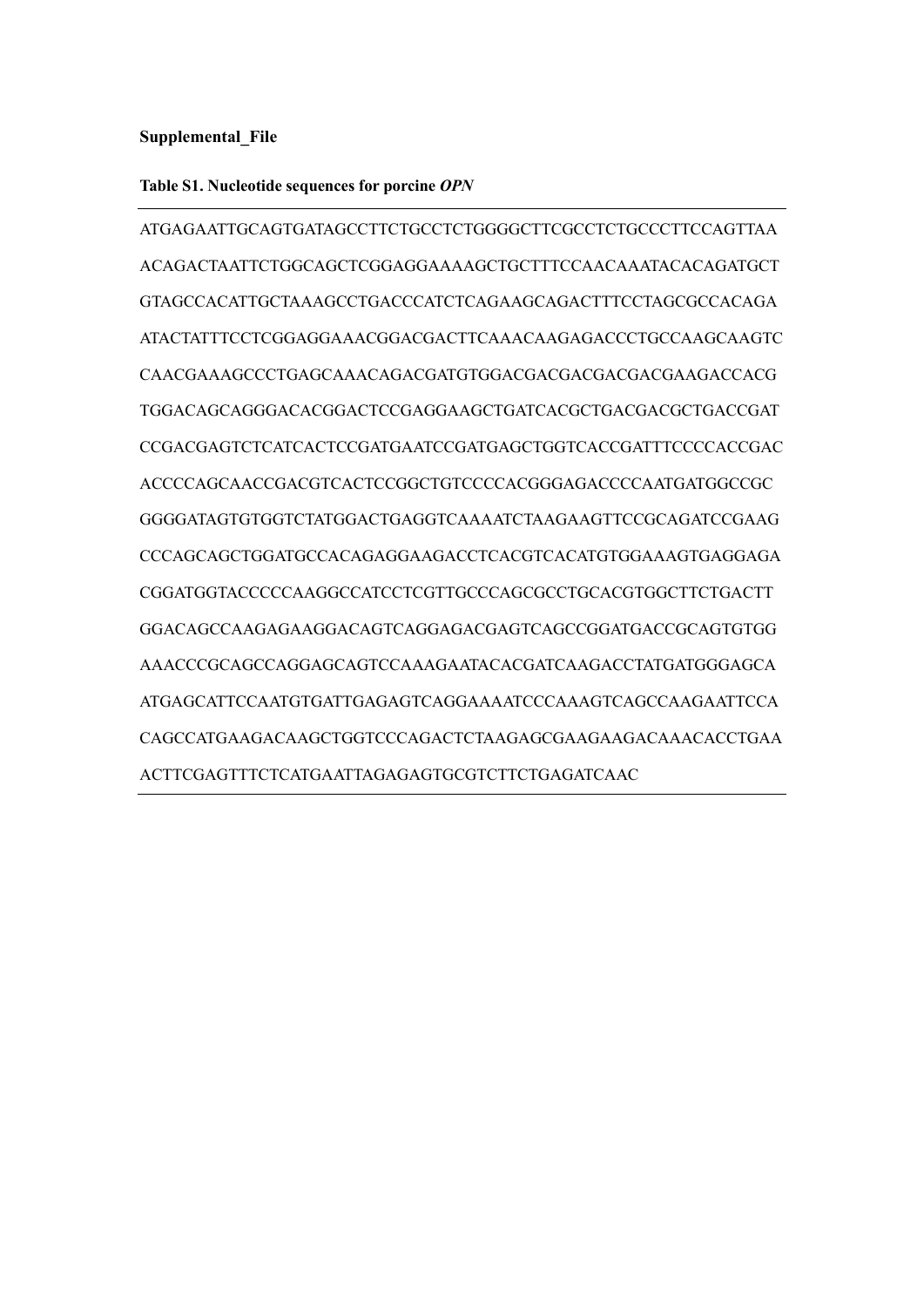**ATGCATCATCATCATCATCAT**ATGCTTCCAGTTAAACAGACTAATTCTGGCAGCTCGG AGGAAAAGCTGCTTTCCAACAAATACACAGATGCTGTAGCCACATTGCTAAAGCCTGA CCCATCTCAGAAGCAGACTTTCCTAGCGCCACAGAATACTATTTCCTCGGAGGAAACG GACGACTTCAAACAAGAGACCCTGCCAAGCAAGTCCAACGAAAGCCCTGAGCAAAC AGACGATGTGGACGACGACGACGACGAAGACCACGTGGACAGCAGGGACACGGACT CCGAGGAAGCTGATCACGCTGACGACGCTGACCGATCCGACGAGTCTCATCACTCCGA TGAATCCGATGAGCTGGTCACCGATTTCCCCACCGACACCCCAGCAACCGACGTCACT CCGGCTGTCCCCACGGGAGACCCCAATGATGGCCGCGGGGATAGTGTGGTCTATGGAC TGAGGTCAAAATCTAAGAAGTTCCGCAGATCCGAAGCCCAGCAGCTGGATGCCACAG AGGAAGACCTCACGTCACATGTGGAAAGTGAGGAGACGGATGGTACCCCCAAGGCCA TCCTCGTTGCCCAGCGCCTGCACGTGGCTTCTGACTTGGACAGCCAAGAGAAGGACA GTCAGGAGACGAGTCAGCCGGATGACCGCAGTGTGGAAACCCGCAGCCAGGAGCAG TCCAAAGAATACACGATCAAGACCTATGATGGGAGCAATGAGCATTCCAATGTGATTGA GAGTCAGGAAAATCCCAAAGTCAGCCAAGAATTCCACAGCCATGAAGACAAGCTGGT CCCAGACTCTAAGAGCGAAGAAGACAAACACCTGAAACTTCGAGTTTCTCATGAATTA GAGAGTGCGTCTTCTGAGATCAAC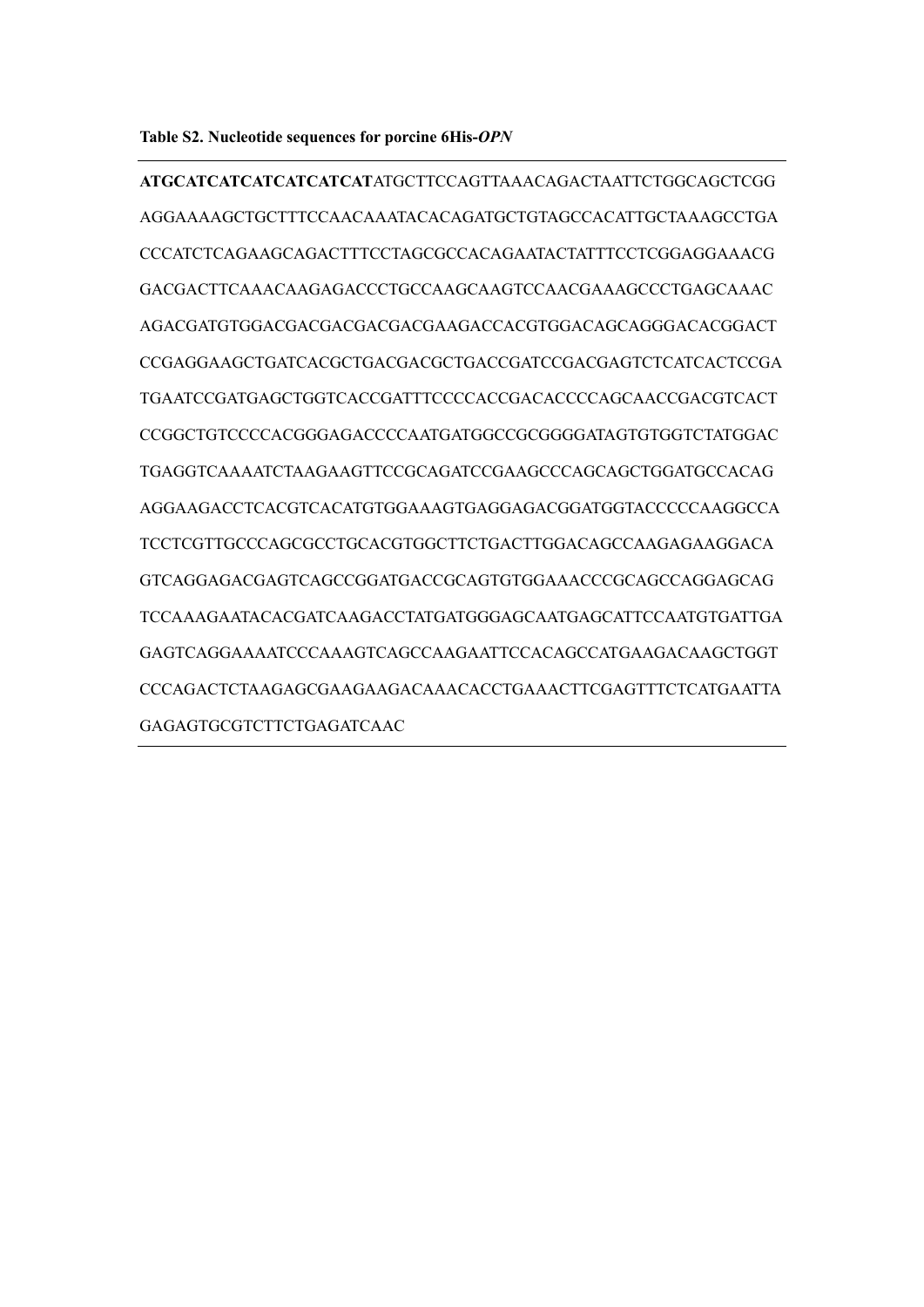**Table S3**. **The alignment of the amino acid sequences for supernatant protein and porcine OPN protein**

**MRIAVIAFCLWGFASALPVKQTNSGSSEEKLLSNKYTDAVATLLKPDPSQKQTFL APQNTISSEETDDFKQETLPSKSNESPEQTDDVDDDDDEDHVDSRDTDSEEADHA DDADRSDESHHSDESDELVTDFPTDTPATDVTPAVPTGDPNDGRGDSVVYGLRS KSKKFRRSEAQQLDATEEDLTSHVESEETDGTPKAILVAQRLHVASDLDSQEKD SQETSQPDDRSVETRSQEQSKEYTIKTYDGSNEHSNVIESQENPKVSQEFHSHED KLVPDSKSEEDKHLKLRVSHELESASSEIN**

Note: Different colours represent different confidence levels (green: peptides with a confidence level ≥95%; yellow: 95%>peptides with a confidence level≥50%; red: 0>peptides with a confidence level>50%; grey: undetected peptide).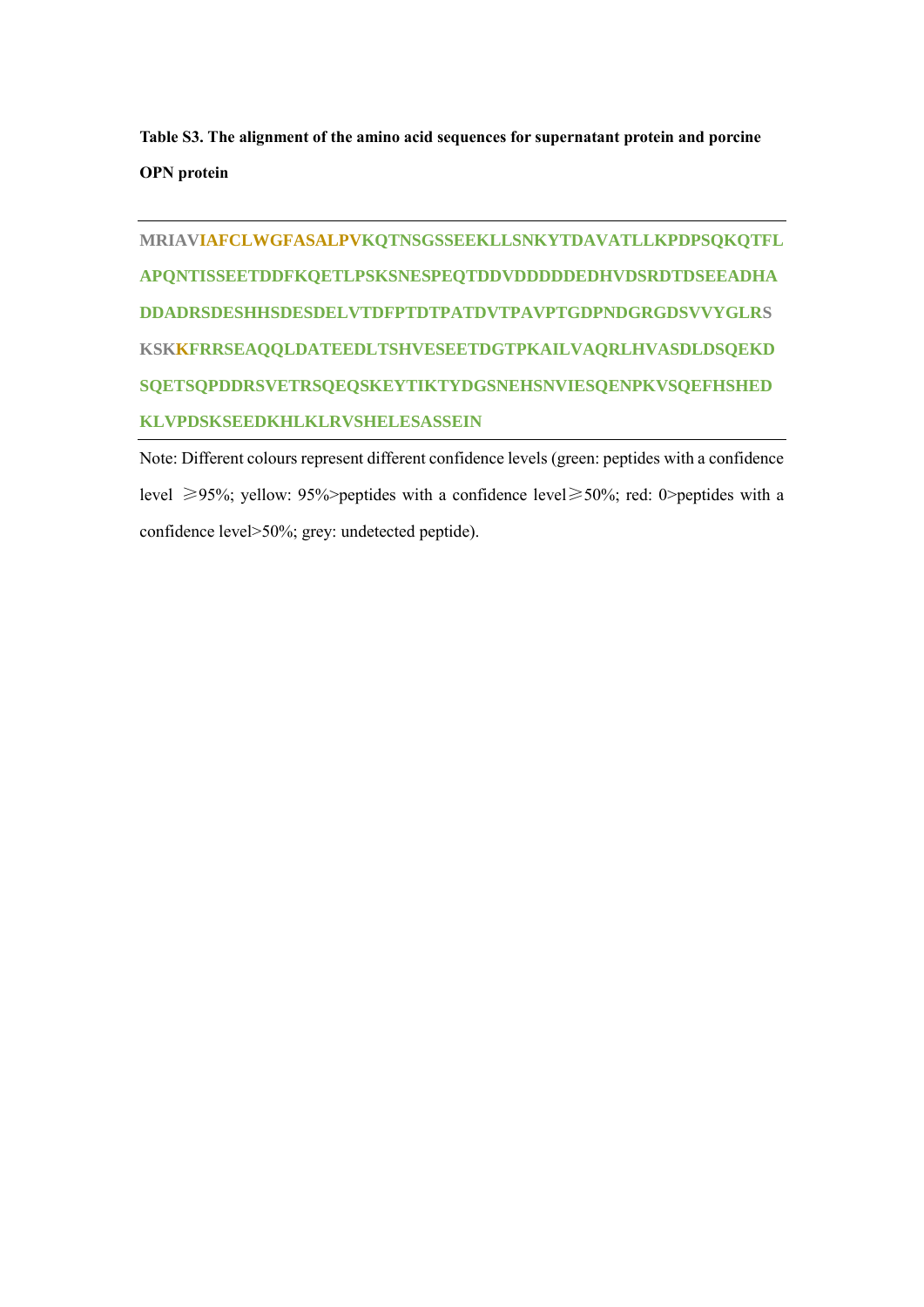

**Fig**. **S1**. **Map of PCDH-CMV-HSA-MCS-6His-EF1-GFP+Puro vector**.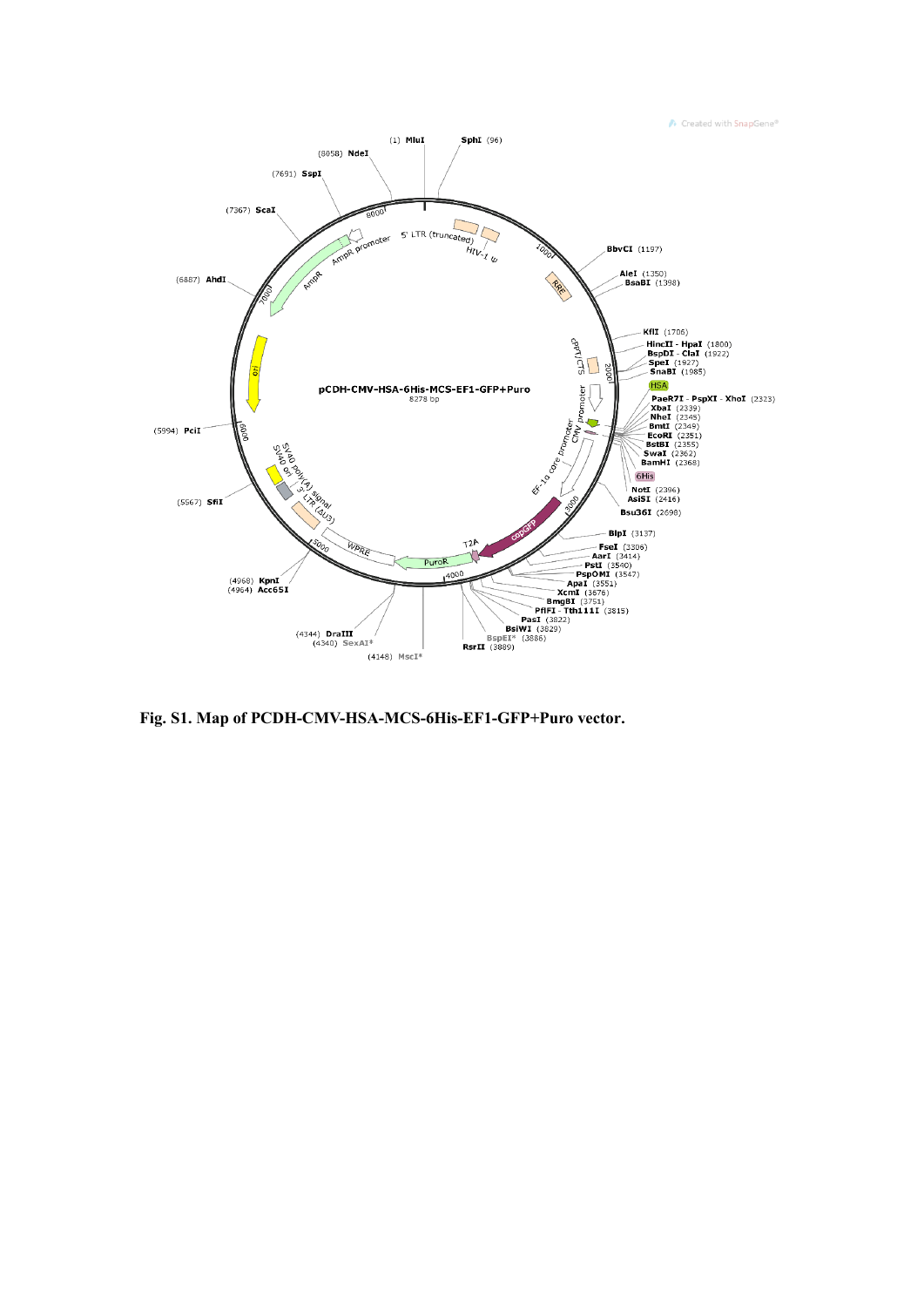

**Fig**. **S2**. **Production of OPN lentivirus after the co-transfection of lentiviral plasmids and packaging plasmids into 293FT cells.**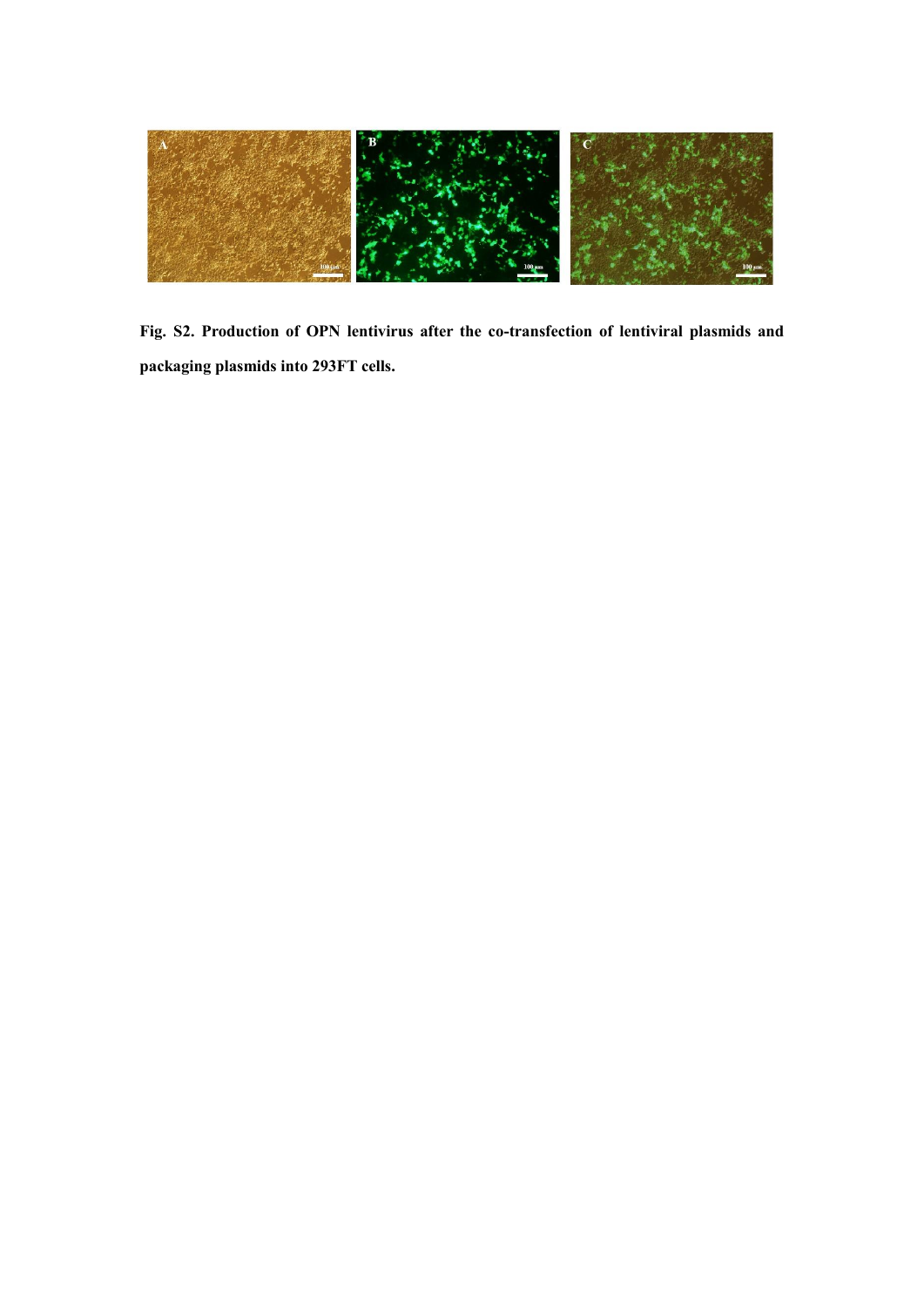

**Fig**. **S3**. **Production of porcine OPN from the supernatant of single-clone cells.** (A)The single clone after virus infection and puro screening. (B and C) IF of the negative control and singleclone cells. (D) RT-PCR of the single-clone cells and negative control. (E) WB of the single-clone cells and negative control. (F) SDS-PAGE of single-clone cell supernatant. (G) WB of the protein powder.